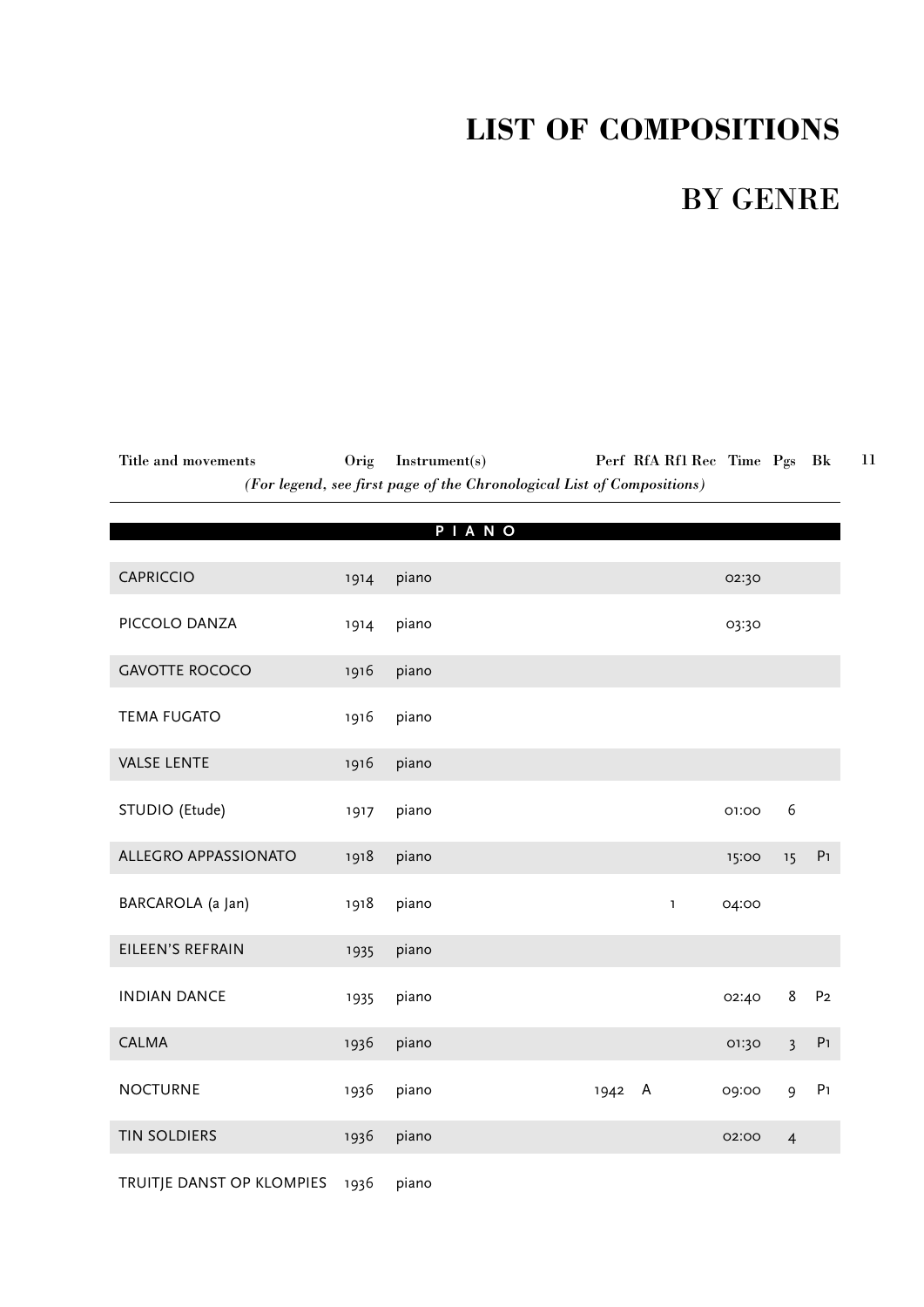| <b>SCHERZO</b><br>piano<br>$\mathsf{A}$<br>1942<br>04:30<br>1937<br>1943<br>INCERTEZZA<br>piano<br>01:30<br>1939<br>DANSE GROTESQUE<br>[piano]<br>1946 H<br>[1946]<br><b>SONATA</b><br>piano<br>$\odot$<br>1948<br>2006<br>15:00                                                                | 10<br>35       | P <sub>1</sub> |
|-------------------------------------------------------------------------------------------------------------------------------------------------------------------------------------------------------------------------------------------------------------------------------------------------|----------------|----------------|
|                                                                                                                                                                                                                                                                                                 |                |                |
|                                                                                                                                                                                                                                                                                                 |                |                |
|                                                                                                                                                                                                                                                                                                 |                |                |
| Molto Moderato<br>Andante<br>Scherzo - Meno Mosso<br>Molto Moderato - Allegro                                                                                                                                                                                                                   |                | P <sub>2</sub> |
| <b>VARIATIONS ON</b>                                                                                                                                                                                                                                                                            |                |                |
| <b>LONDON BRIDGE</b><br>piano<br>1950                                                                                                                                                                                                                                                           |                |                |
| PLAINTE CHROMATIQUE I+II<br>piano<br>1951<br>01:00                                                                                                                                                                                                                                              |                |                |
| PLAYGROUND<br>piano<br>03:00<br>1951                                                                                                                                                                                                                                                            |                |                |
| <b>PRELUDIO</b><br>piano<br>1951<br>02:30<br>[Also part of Little Suite, 1952]                                                                                                                                                                                                                  | $\overline{4}$ | P <sub>1</sub> |
| THE BLUE BIRD SUITE<br>(p1944) 1951<br>piano<br>F<br>$\odot$<br>20:00<br>15<br>1944<br>Wood Cutter Song<br>2006<br>The Hours<br>The Soul of Bread<br>Pussy Cat March<br>Tylo the Dog<br>Gavotte of the Spilled Milk<br>The Soul of Fire<br>Sugar Loaf Ditty<br>Pageant of Light<br>Slumber Song | 60             | P <sub>2</sub> |
| <b>VALSE FANTASTIQUE</b><br>piano<br>1951<br>09:20<br>1953<br>[Also part of Five Sketches, 1953]                                                                                                                                                                                                | 10             | P <sub>2</sub> |
| <b>FIVE SKETCHES</b><br>piano<br>[1953]<br>1953<br>Uncertainty<br>Fantastic Waltz<br>[as stand-alone: 1951]<br>Complaint<br>Playground                                                                                                                                                          |                |                |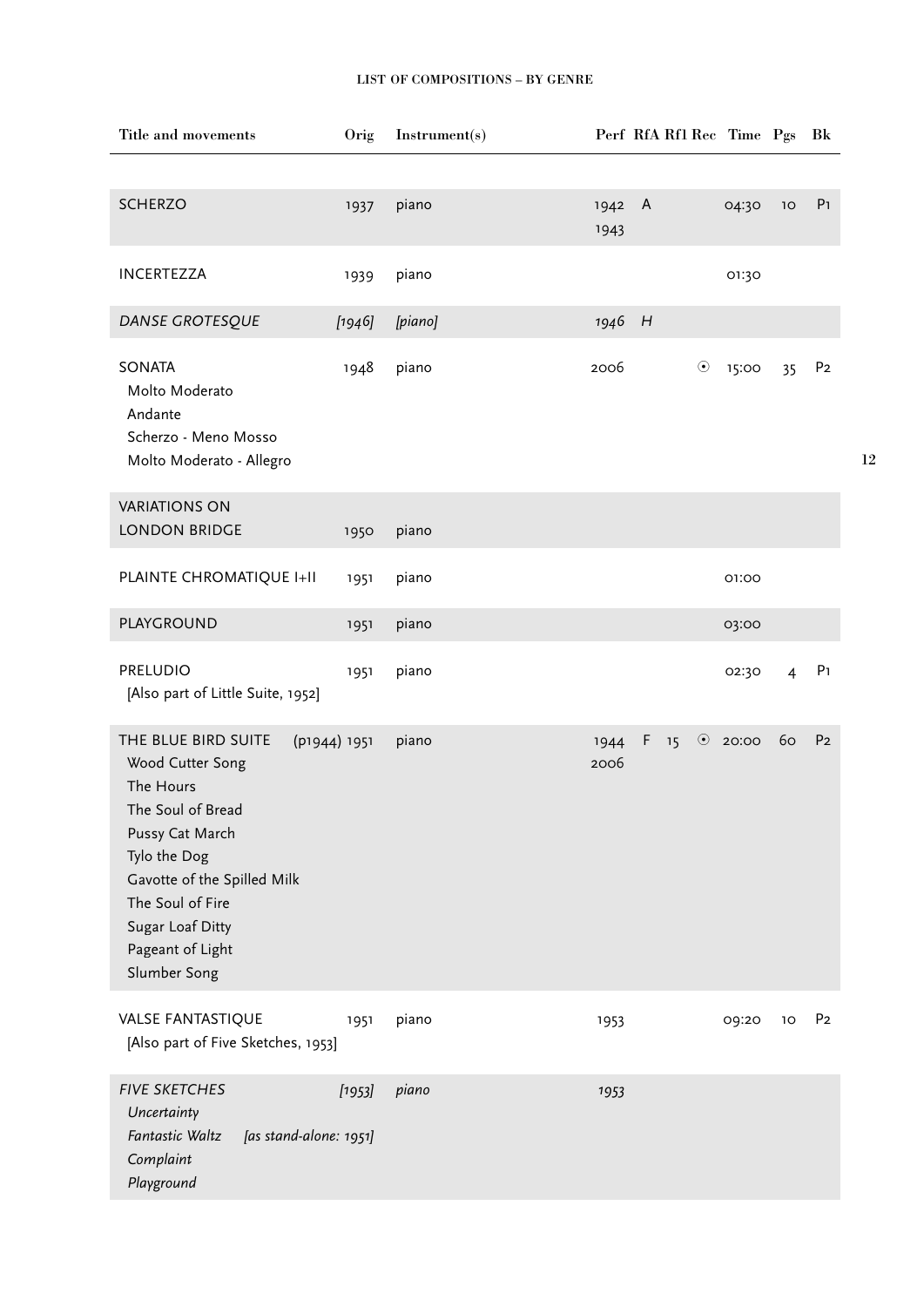| Title and movements                                                                                | Orig   | Instrument(s) | Perf RfA Rf1 Rec Time Pgs |         |       |                | Bk             |
|----------------------------------------------------------------------------------------------------|--------|---------------|---------------------------|---------|-------|----------------|----------------|
| Soul of Fire                                                                                       |        |               |                           |         |       |                |                |
| <b>CHILDREN SINGING</b>                                                                            | 1965   | piano         |                           |         |       |                |                |
| <b>MAKING MONEY</b>                                                                                | 1965   | piano         |                           |         |       |                |                |
| <b>DREAMS</b>                                                                                      | [1965] | piano         | 1965                      |         |       |                |                |
| <b>BILLY'S PRAYER</b>                                                                              | 1966   | piano         | 1967                      |         | 01:45 | $\overline{2}$ | P <sub>1</sub> |
| <b>FROLICS</b>                                                                                     | 1966   | piano         | 1966                      |         | 01:45 | $\overline{4}$ | P <sub>1</sub> |
| RICHIAMO [Remembrance]                                                                             | 1972   | piano         | 1967<br>13<br>2005        | $\odot$ | 03:30 | $\overline{5}$ | P <sub>2</sub> |
| PEZZI<br>Solitudine<br>Melanconia<br>Ansietà<br>Speranza (per Jeanne)<br>Gratitudine (per Hendrik) | 1973   | piano         | 2006                      | $\odot$ | 05:45 | 11             | P <sub>2</sub> |
| LITTLE SUITE [1976]<br>Sunrise<br>High Noon<br>Sunset                                              | 1976   | piano         | 14                        |         | 02:00 | 10             |                |
| <b>DIALOGUE</b>                                                                                    | 1977   | piano         |                           |         | 00:50 | $\overline{2}$ | P <sub>2</sub> |

#### **V I O L I N A N D P I A N O**

| <b>GIUOCHI</b>                                                                                             | 1916 | violin, piano |                                        |                | 07:00 |    |    |
|------------------------------------------------------------------------------------------------------------|------|---------------|----------------------------------------|----------------|-------|----|----|
| <b>SONATA</b><br>Allegro Moderato<br>Adagio Drammatico<br>Scherzo (Allegretto)<br>Finale (Allegro Ritmico) | 1937 | violin, piano | 1942<br>1945<br>1946 H<br>1950<br>1955 | $\overline{B}$ | 22:00 | 69 | 12 |
| <b>VALSE ROMANTIQUE</b>                                                                                    | 1939 | violin, piano | 1942                                   |                | 04:00 | 16 | 12 |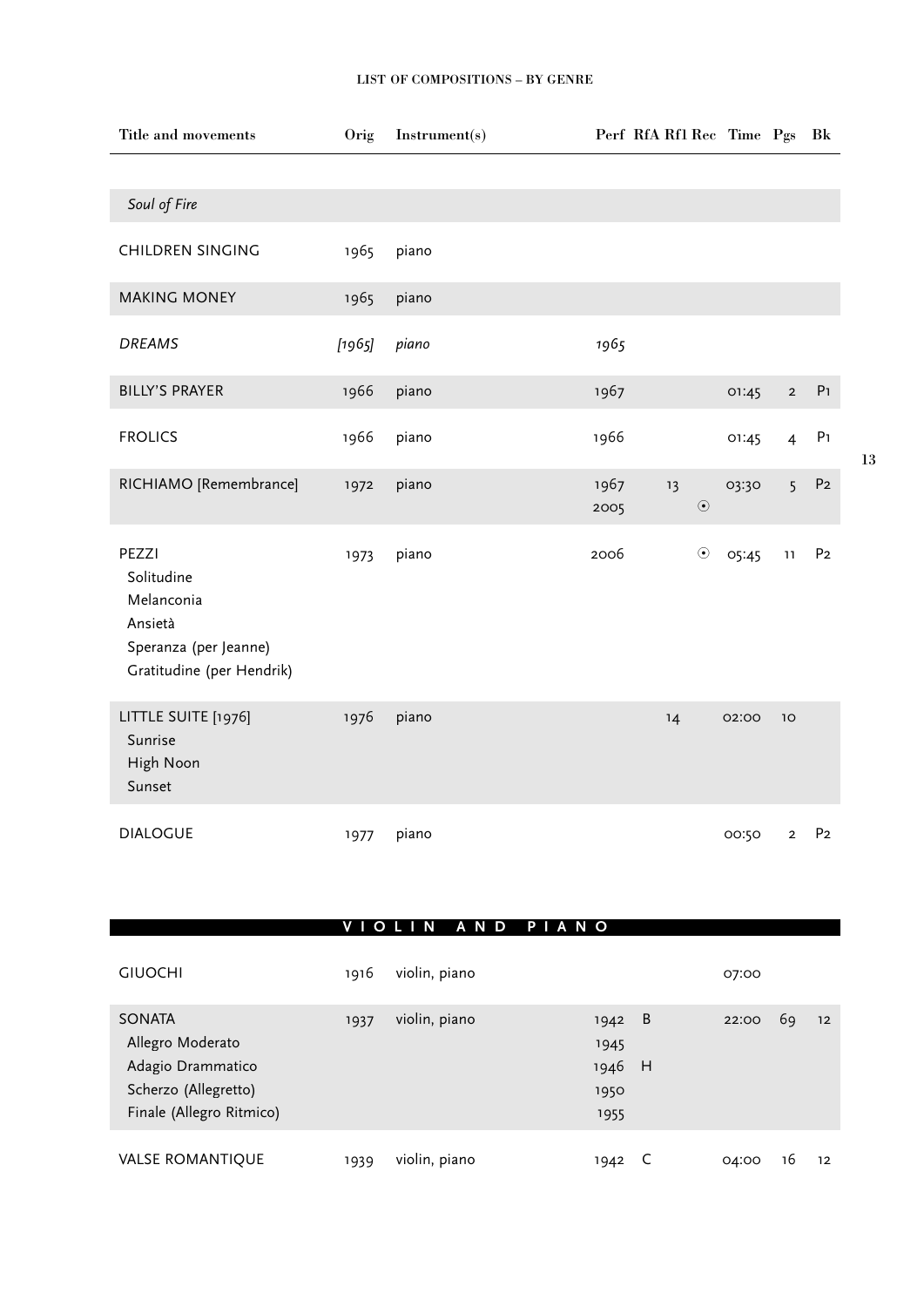| Title and movements                    | Orig         | Instrument(s) | Perf RfA Rf1 Rec Time Pgs |       |    | - Bk |
|----------------------------------------|--------------|---------------|---------------------------|-------|----|------|
|                                        |              |               |                           |       |    |      |
| <b>CANZONETTA</b>                      | (p1920) 1939 | violin, piano | 1949                      | 02:45 | 7  | 12   |
| ELEGIE [in memory of Jan Kubelik] 1941 |              | violin, piano | 1943<br>1944              | 03:00 | 9  | 13   |
| <b>RHAPSODY</b>                        | 1952         | violin, piano |                           | 14:00 | 24 | 13   |

#### **P I A N O / O T H E R**

| <b>DUETTO FUGATO</b><br>ALL' ANTICA | (p1918) 1950 | 2 pianos        | 1951 | 03:00 | 13 | P <sub>2</sub> |
|-------------------------------------|--------------|-----------------|------|-------|----|----------------|
| <b>EVENING BELLS</b>                | [1956]       | carillon        | 1956 |       |    |                |
| <b>CHIMES AT DUSK</b>               | [1956]       | violin, viola   |      |       |    |                |
| <b>RITORNELLO</b>                   | 1976         | oboe, piano     |      | 03:00 |    |                |
| TARANTELLA                          | 1976         | oboe, piano     |      | 03:00 |    |                |
| <b>POPOLINO</b>                     |              | clarinet, piano |      | 03:00 |    |                |

### **C H A M B E R W O R K S**

| QUINTETTO IN LA MINORE<br>Adagio<br>Andante<br>Scherzo<br>Allegro | 1940 | piano, string quartet                                   | 1942         | D |    |         | 25:00 | 104 | 11 |
|-------------------------------------------------------------------|------|---------------------------------------------------------|--------------|---|----|---------|-------|-----|----|
| TRIO IN A MINOR<br>Molto Moderato<br>Adagio<br>Allegro Ritmico    | 1951 | violin, violoncello, piano                              | 1951<br>2005 |   |    | $\odot$ | 09:00 | 26  | 10 |
| <b>INTERMEZZO</b>                                                 | 1952 | violin I, violin II, viola,<br>violoncello, double bass |              |   |    |         | 02:00 | 3   | 9  |
| LITTLE SUITE [1952]                                               | 1952 | piano, violin I, violin II,                             | 1953         | L | -6 |         |       | 29  | 9  |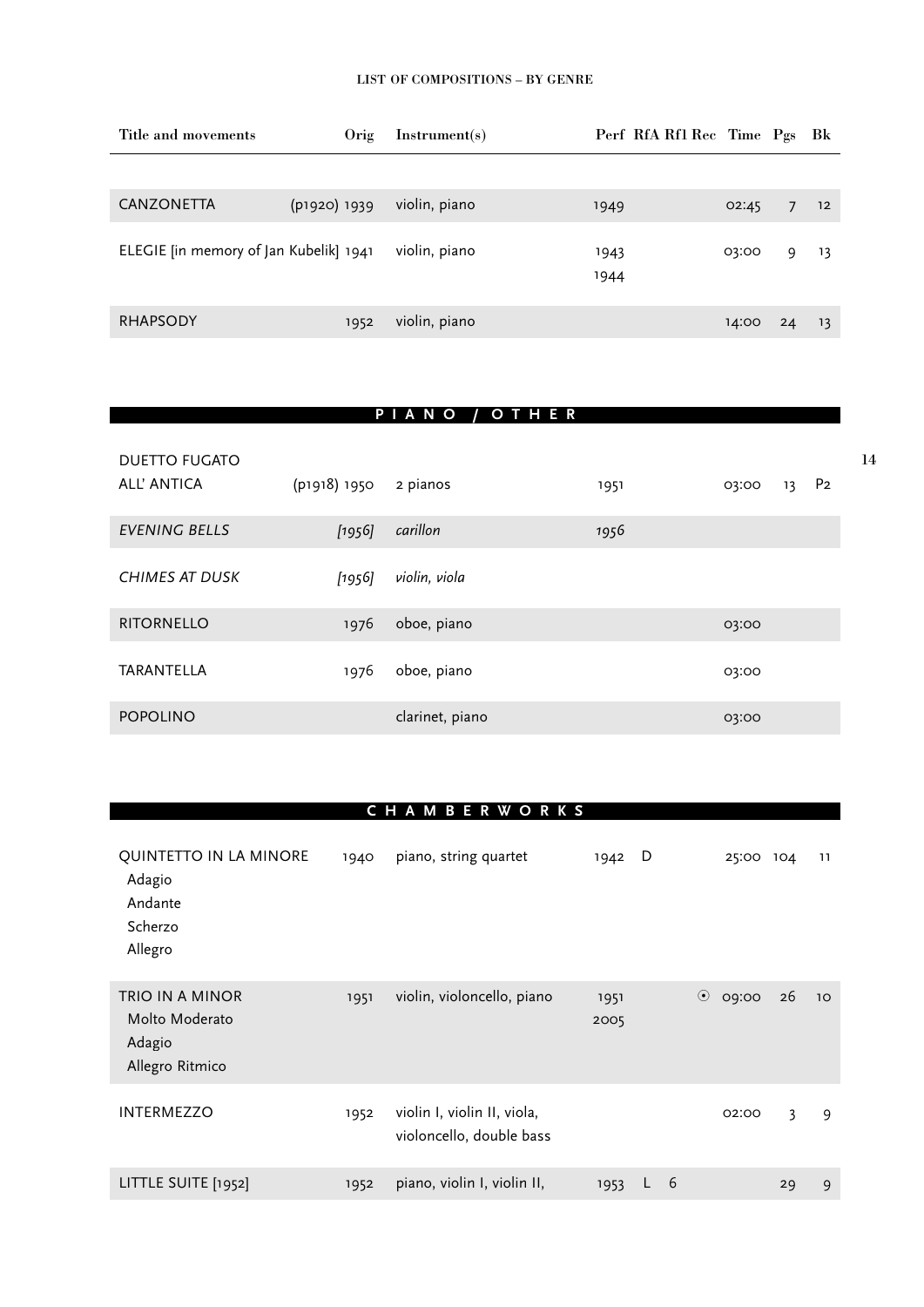| Title and movements                                                                      | Orig         | Instrument(s)                                                                                                          |              | Perf RfA Rf1 Rec Time Pgs |                  |                | Bk                               |
|------------------------------------------------------------------------------------------|--------------|------------------------------------------------------------------------------------------------------------------------|--------------|---------------------------|------------------|----------------|----------------------------------|
|                                                                                          |              |                                                                                                                        |              |                           |                  |                |                                  |
| Prelude<br>[as stand-alone: 1951]<br>Intermezzo<br>Subway Station                        |              | viola, violoncello                                                                                                     | 1958<br>1965 |                           |                  |                |                                  |
| FOUR [HUMORISTIC] SKETCHES 1957<br>Moon and Cats<br>Lovers and Moon<br>Moonbeams<br>Rain |              | piano, violin I, violin II                                                                                             | 1957         |                           | 12:00            | 25             | 10                               |
| <b>LITTLE POEM</b>                                                                       | 1958         | violin I, violin II, viola,<br>violoncello, double bass, piano                                                         | 2005         |                           | $\odot$ 08:00    | 30             | 8                                |
| <b>RECITATIVO</b>                                                                        | 1959         | violin I, violin II, viola,<br>violoncello, double bass                                                                | 1960<br>2005 |                           | $\odot$<br>05;45 | 10             | 9                                |
| <b>DANZA ANTICA</b>                                                                      | 1960         | flute, clarinet Bb, plano,<br>percussion, violin I, violin II,<br>violoncello, double bass                             | 1960         | 9                         | 03:15            | 11             | 8                                |
| <b>DUET</b>                                                                              | 1962         | flute, clarinet                                                                                                        | 2005         | $\odot$                   | 02:00            | $\overline{2}$ | 10                               |
| <b>TODDLER AT PLAY</b><br><b>TODDLER AT PLAY</b>                                         | 1966<br>1966 | flute, violin, piano<br>flute, violin, piano, percussion 2005                                                          | 1967         | 12<br>$\odot$             | 05:00<br>05:00   | 11<br>11       | $\overline{7}$<br>$\overline{7}$ |
| <b>TODDLER AT PLAY</b>                                                                   | 1967         | piccolo, flute, oboe, clarinet Bb,<br>bassoon, double bass, violin I,<br>violin II, viola, violoncello,<br>double bass |              |                           | 03:45            | 21             | 7                                |
| <b>BILLY'S PRAYER</b>                                                                    | 1967         | flute, clarinet Bb, bassoon,<br>violin, viola, violoncello                                                             |              | 11                        | 01:45            | 5              | $\overline{7}$                   |
| <b>FOUR PIECES</b>                                                                       | 1968         | [2 instr.]                                                                                                             |              |                           | 10:00            | 10             | 10                               |
| <b>SUITE</b>                                                                             | 1969         | piano, flute, violin, violoncello 1970                                                                                 |              | N                         | 08:30            | 49             | 14                               |
| <b>SERENADE IN PRE-MODERN</b><br><b>STYLE</b><br>Andante<br>Allegro                      | 1961         | timpani, harp, violin I, violin II 1967                                                                                |              | 10                        | 08:30            | 20             | 13                               |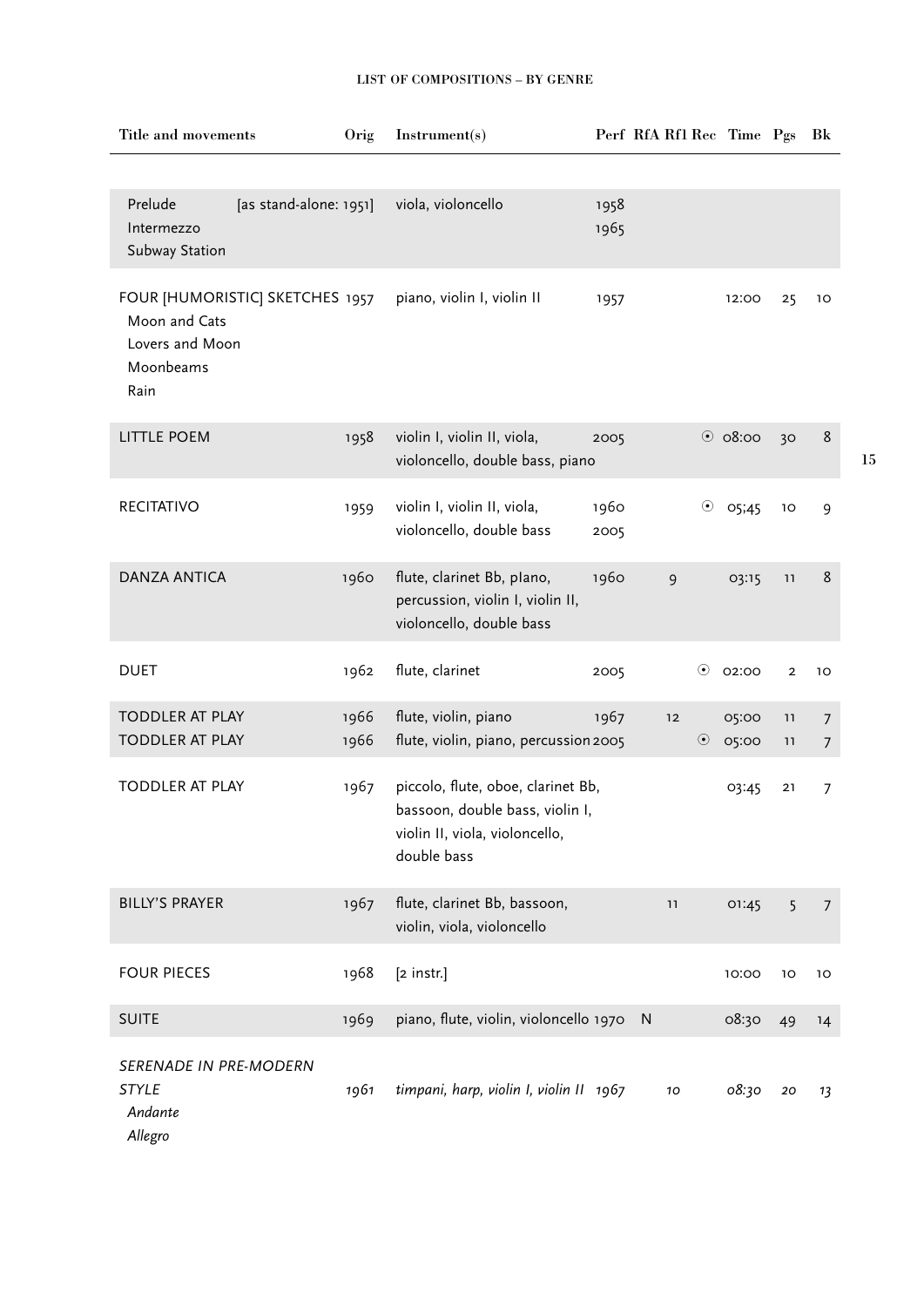| Title and movements             | Orig | Instrument(s)         |          |              |                |         | Perf RfA Rf1 Rec Time Pgs |    | Bk             |
|---------------------------------|------|-----------------------|----------|--------------|----------------|---------|---------------------------|----|----------------|
|                                 |      |                       |          |              |                |         |                           |    |                |
|                                 |      | ORCHESTRA             |          |              |                |         |                           |    |                |
|                                 |      |                       |          |              |                |         |                           |    |                |
| PRIMAVERA LOMBARDA              | 1949 | orchestra [21 instr.] | 1949     | $\mathsf{L}$ | $\overline{2}$ | $\odot$ | 10:17                     | 68 | $\mathbf{1}$   |
|                                 |      |                       | 1950     |              |                |         |                           |    |                |
|                                 |      |                       | 1959     |              |                |         |                           |    |                |
|                                 |      |                       | 2003     |              |                |         |                           |    |                |
| MEDIOLANUM                      | 1950 | orchestra [21 instr.] | 1952     | К            | $5^{\circ}$    |         | 18:25                     | 95 | $\overline{2}$ |
| The Castle                      |      |                       |          |              |                |         |                           |    |                |
| The Cathedral                   |      |                       |          |              |                |         |                           |    |                |
| The Stadium                     |      |                       |          |              |                |         |                           |    |                |
|                                 |      |                       |          |              |                |         |                           |    |                |
| THE BLUE BIRD SUITE             | 1951 | orchestra [20 instr.] |          |              | 15             |         | 20:00 185                 |    | $\overline{3}$ |
| Prologue                        |      |                       |          |              |                |         |                           |    |                |
| The Woodcutter's Song           |      |                       |          |              |                |         |                           |    |                |
| The Chimes                      |      |                       |          |              |                |         |                           |    |                |
| The Fairy of Light<br>The Clock |      |                       |          |              |                |         |                           |    |                |
| The Morning Hours Waltz         |      |                       |          |              |                |         |                           |    |                |
| Noontime Tarantella             |      |                       |          |              |                |         |                           |    |                |
| Afternoon Prank                 |      |                       |          |              |                |         |                           |    |                |
| Hours at Dusk                   |      |                       |          |              |                |         |                           |    |                |
| The Chimes                      |      |                       |          |              |                |         |                           |    |                |
| Tumbling Bread                  |      |                       |          |              |                |         |                           |    |                |
| Gavotte of the Spilled Milk     |      |                       |          |              |                |         |                           |    |                |
| The Sugar Loaf Ditty            |      |                       |          |              |                |         |                           |    |                |
| Tylo the Dog                    |      |                       |          |              |                |         |                           |    |                |
| Tylette the Cat                 |      |                       |          |              |                |         |                           |    |                |
| Running Water                   |      |                       |          |              |                |         |                           |    |                |
| The Soul of Fire                |      |                       |          |              |                |         |                           |    |                |
| The Fairy's Return              |      |                       |          |              |                |         |                           |    |                |
| The Pageant of the Fairies      |      |                       |          |              |                |         |                           |    |                |
| Slumber Song<br>Epilogue        |      |                       |          |              |                |         |                           |    |                |
|                                 |      |                       |          |              |                |         |                           |    |                |
| SYMPHONIETTA [Sinfonietta]      | 1959 | orchestra [17 instr.] | 1960 M 7 |              |                |         | 10:10                     | 98 | 6              |
| Musical Arithmetic              |      |                       |          |              |                |         |                           |    |                |
| Andante Abstract                |      |                       |          |              |                |         |                           |    |                |
| The Call of the Wild            |      |                       |          |              |                |         |                           |    |                |
|                                 |      |                       |          |              |                |         |                           |    |                |
| <b>BALLET SUITE (TABLOID)</b>   | 1960 | orchestra [23 instr.] | 1961     |              | $\,8\,$        |         | 16:30                     | 94 | $\overline{4}$ |
| Politics                        |      |                       |          |              |                |         |                           |    |                |
| Underworld Chronicle            |      |                       |          |              |                |         |                           |    |                |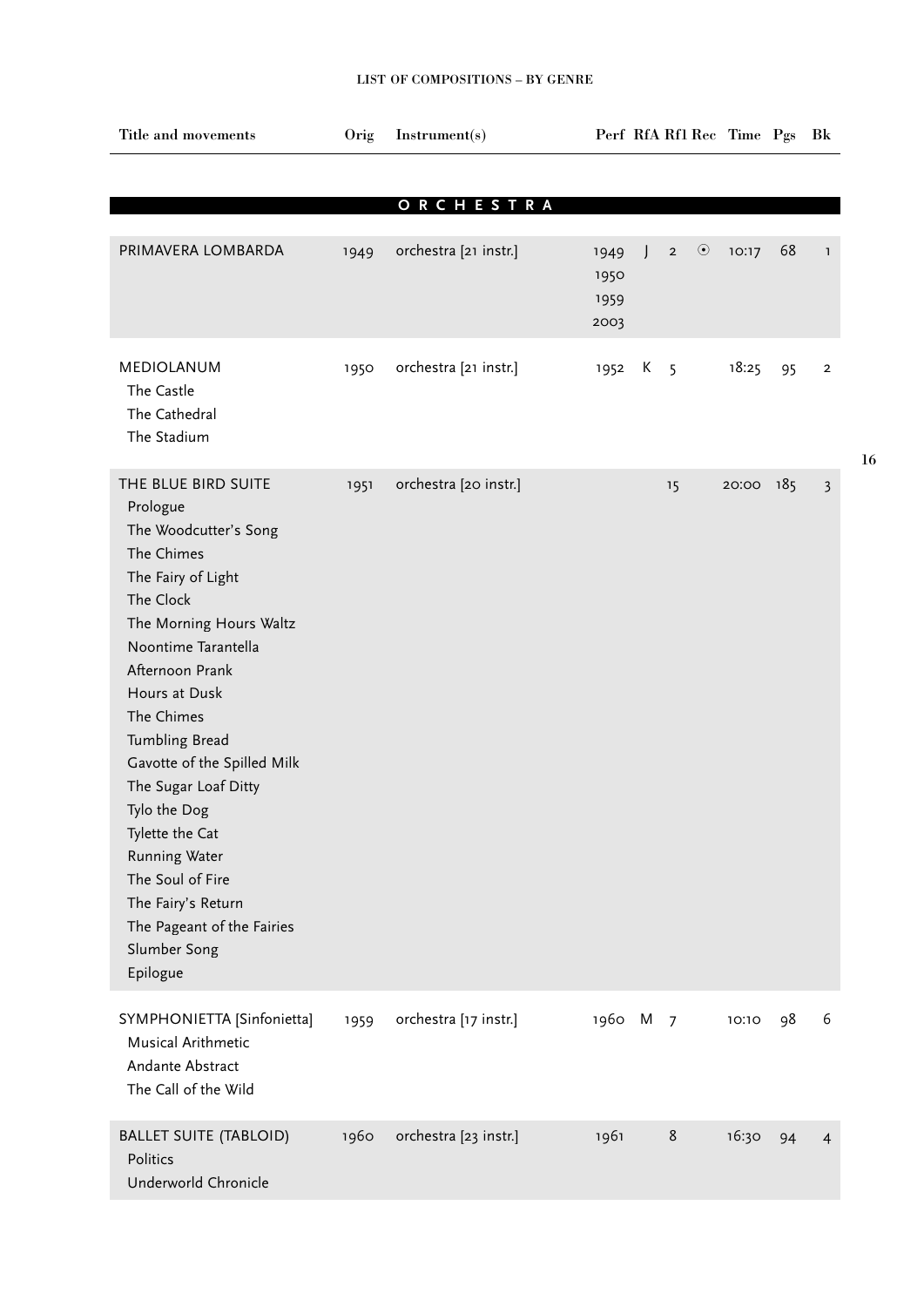| Title and movements                                                                 | Orig | Instrument(s)         | Perf RfA Rf1 Rec Time Pgs |       |    | Bk |
|-------------------------------------------------------------------------------------|------|-----------------------|---------------------------|-------|----|----|
|                                                                                     |      |                       |                           |       |    |    |
| The Comics<br>Advertising                                                           |      |                       |                           |       |    |    |
| FIVE SYMPHONIC SKETCHES<br>Moods<br>Moods (2)<br>Whims                              | 1962 | orchestra [18 instr.] |                           | 09:15 | 55 | 5  |
| [also in piano version: 1965]<br>Dreams<br>Frolics<br>[also in piano version: 1965] |      |                       |                           |       |    |    |

|                                                                                 |              | VOCAL WORKS          |                      |                     |  |
|---------------------------------------------------------------------------------|--------------|----------------------|----------------------|---------------------|--|
|                                                                                 |              |                      |                      |                     |  |
| TO A VIOLINIST<br>[Text by Burton]                                              | 1940         | soprano, piano       | 1942                 |                     |  |
| <b>WALL STREET</b><br>[Text by Burton]                                          | 1940         | soprano, piano       | 1942                 | P                   |  |
| <b>HIGH FLIGHT</b><br>[Text by John Gillespie Magee]                            | 1941         | mezzo soprano, piano | 1943<br>1955<br>1963 | E<br>$\overline{3}$ |  |
| <b>VIRGILIAN SPRING</b><br>[Primavera Virgiliana]<br>[Text excerpt from Virgil] | 1941         | mezzo soprano, piano | 1945<br>1963         | G                   |  |
| <b>INVOCATION</b>                                                               | 1945         | soprano, piano       |                      |                     |  |
| FORGET ME NOT                                                                   | (p1945) 1956 | soprano, piano       | 1945                 |                     |  |
| <b>DEDICATION</b><br>[Text by Roche]                                            | 1945         | soprano              | 1955                 | $\overline{4}$      |  |
| CHIUSA (LONGING)                                                                | $[1947]$     | baritone, piano      | 1947                 |                     |  |
| <b>RIMPIANTO</b>                                                                | 1947         | soprano, piano       |                      |                     |  |
| <b>MALIA</b>                                                                    | 1955         | tenor, piano         |                      |                     |  |
| <b>TO MY DARLING</b>                                                            | 1057         | soprano              |                      |                     |  |